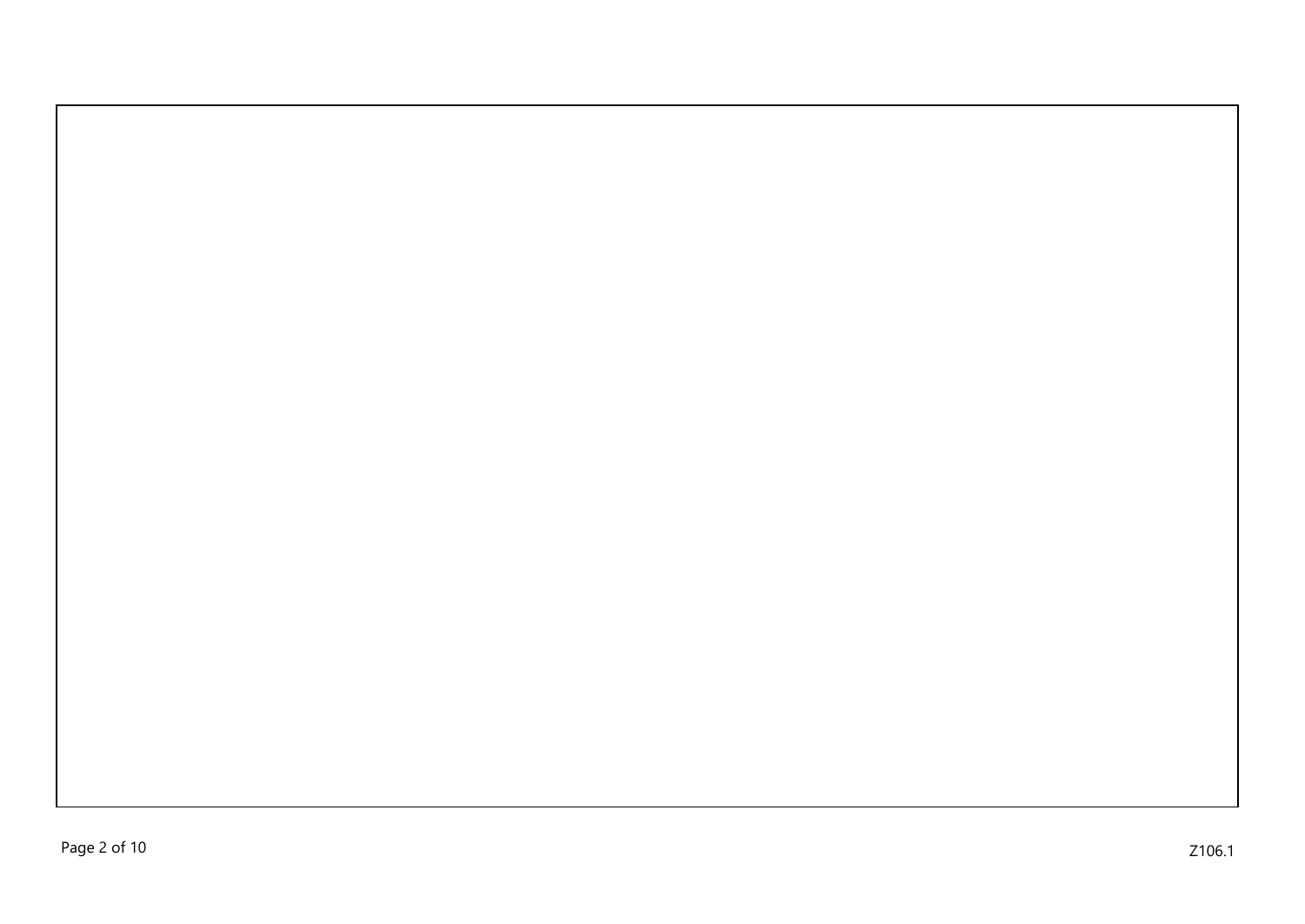| #              | Island         | House Name              | Name                | Sex       | National ID | ېره پر شه                         | ىئرىتر                                    |
|----------------|----------------|-------------------------|---------------------|-----------|-------------|-----------------------------------|-------------------------------------------|
|                | ADh. Dhangethi |                         |                     |           |             |                                   |                                           |
|                | ADh. Dhangethi | Finivilaa               | Maryam Easa         | F         | A027407     | او سره څه<br>م <u>س</u>           | ويربرو<br>پەيىتە                          |
| $\overline{2}$ | ADh. Dhangethi | Happy                   | Naseema Ismail      | F         | A031609     | تربح                              | ەرسىۋەپەتر<br>ايترسىدىخ                   |
| 3              | ADh. Dhangethi | Victoryge               | Rugiyya Moosa       | F.        | A031478     | <br> عربر ڪو سير ته               | دومثر<br>ىر تو ەر ئىر                     |
| HA. Kelaa      |                |                         |                     |           |             |                                   |                                           |
| 14             | HA. Kelaa      | Meenaazu                | Mohamed Shifaaz     | M         | A275701     | لحريثرج                           | و ره ر و<br><i>و پر</i> و تر<br>سنبوگر مح |
|                | L. Hithadhoo   |                         |                     |           |             |                                   |                                           |
| 5              | L. Hithadhoo   | Snow Line               | Faathimath Thasneem | F.        | A310842     | <u>ەي تەر</u>                     | ە ئەسىرى<br>ۇ بوز ئ                       |
|                | M. Dhiggaru    |                         |                     |           |             |                                   |                                           |
| 6              | M. Dhiggaru    | Falak                   | Saeed Zakariyya     | M         | A218947     | تر تر ژ                           | המינה הודי המינה                          |
| Male'          |                |                         |                     |           |             |                                   |                                           |
| 17             | Male'          | Dhaftharu. No Dh R 2619 | Aminath Ifa         | F         | A354423     | قروم تر. سرچھ تر مریر 2619        | ړ ځې سرچ<br>ەرق                           |
| 8              | Male'          | M. Ratheegaa Aage       | Abdulla Hamid       | M         | A001363     | ه بروژه ده                        | رەقمەللە جەمىر                            |
| 9              | Male'          | M. White Coral No 4     | Aishath Shazly Amir | F         | A037719     | والمحمد والمدور والمستر المتعاملي | مەر شەھ شەھ ھەر ما                        |
| S. Feydhoo     |                |                         |                     |           |             |                                   |                                           |
| 10             | S. Feydhoo     | Daylight Villa          | Hassan Mu-uthasid   | ${\sf M}$ | A307406     | پاځوړځو د ځه                      | يركبش وەربىق                              |
|                | S. Hulhudhoo   |                         |                     |           |             |                                   |                                           |
| 11             | S. Hulhudhoo   | Unimaage                | Shirany             | F         | A099642     | ژسر پر ؟                          | ڪونگرسر<br>سر                             |
|                | Sh. Lhaimagu   |                         |                     |           |             |                                   |                                           |
| 12             | Sh. Lhaimagu   | Tharividhaage           | Mohamed Inas        | M         | A094313     | پر بره تر د                       | وره دو په ش                               |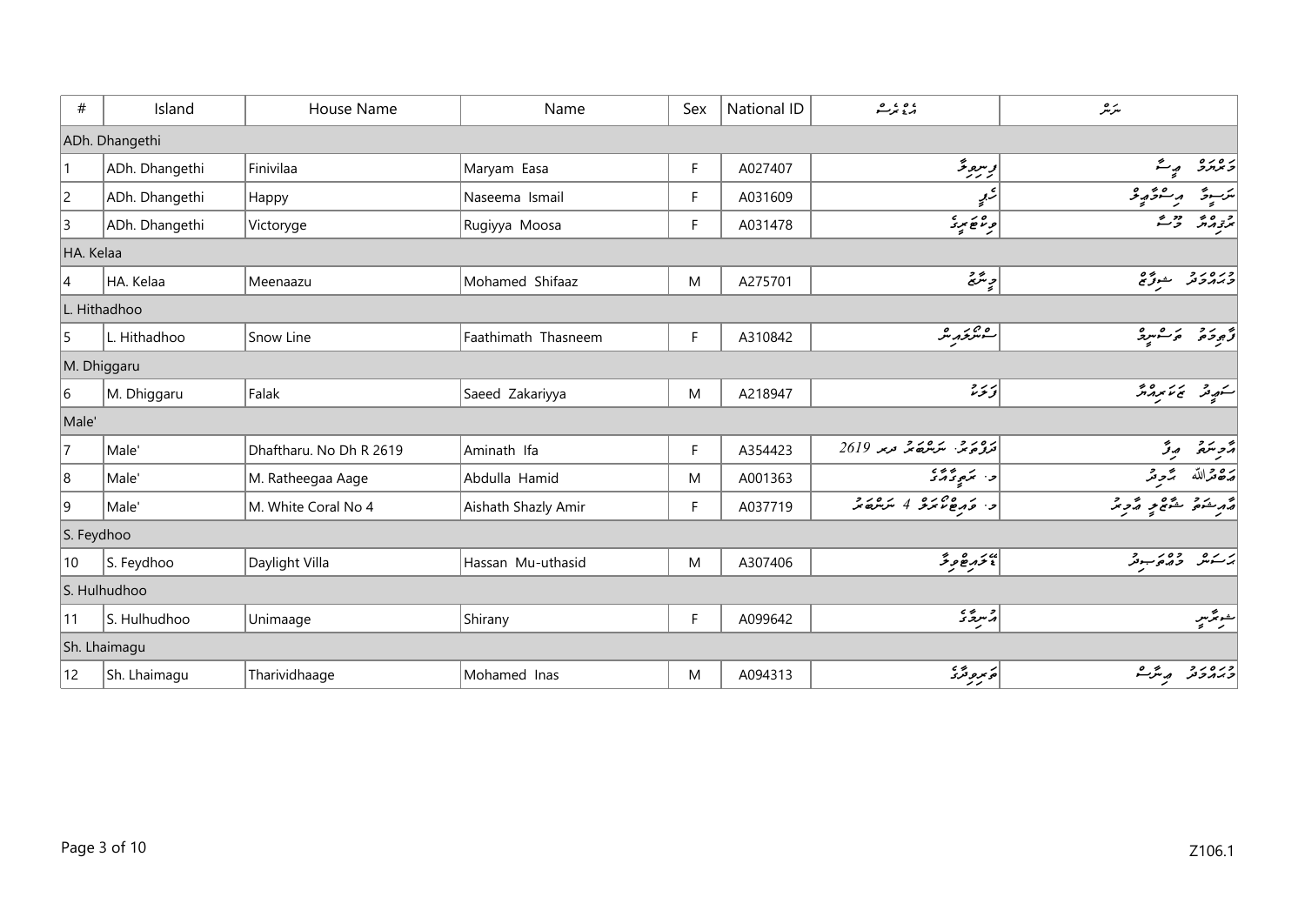## *w7qAn8m?sCw7mRo>u;wEw7mRw;sBo<*

| ' مرمر | 'يئرىثر: |
|--------|----------|
|        |          |
|        |          |
|        |          |

## *w7q9r@w7m>sCw7qHtFoFw7s;mAm=q7w7qHtFoFw7s;*

| ىر تە | $\mathcal{O} \times$<br>$\sim$ | $\sim$<br>. . | لترنثر |
|-------|--------------------------------|---------------|--------|
|       |                                |               |        |
|       |                                |               |        |
|       |                                |               |        |

| $\frac{2}{n}$ | $\overline{\phantom{a}}$ | اير هنه. | $\mathcal{O} \times$<br>سرسر |
|---------------|--------------------------|----------|------------------------------|
|               |                          |          |                              |
|               |                          |          |                              |
|               |                          |          |                              |

| ' ئىرتىر: | سر سر |  |
|-----------|-------|--|
|           |       |  |
|           |       |  |
|           |       |  |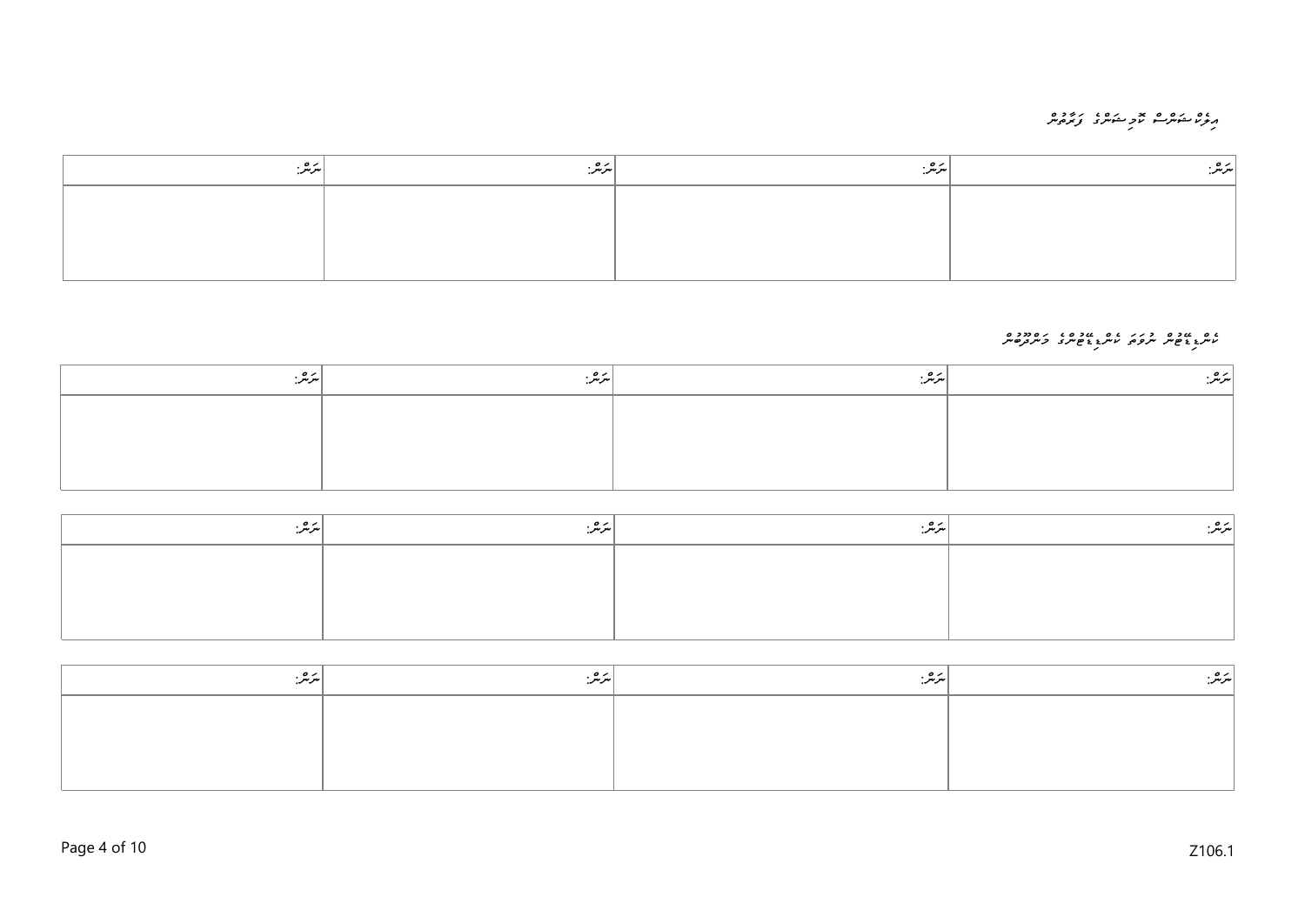| يزهر | $^{\circ}$ | ىئرىتر: |  |
|------|------------|---------|--|
|      |            |         |  |
|      |            |         |  |
|      |            |         |  |

| <sup>.</sup> سرسر. |  |
|--------------------|--|
|                    |  |
|                    |  |
|                    |  |

| ىئرىتر. | $\sim$ | ا بر هه. | لىرىش |
|---------|--------|----------|-------|
|         |        |          |       |
|         |        |          |       |
|         |        |          |       |

| $\overline{\phantom{a}}$<br>سرس. | ر ه<br>,,, | . . | 。<br>سرس. |
|----------------------------------|------------|-----|-----------|
|                                  |            |     |           |
|                                  |            |     |           |
|                                  |            |     |           |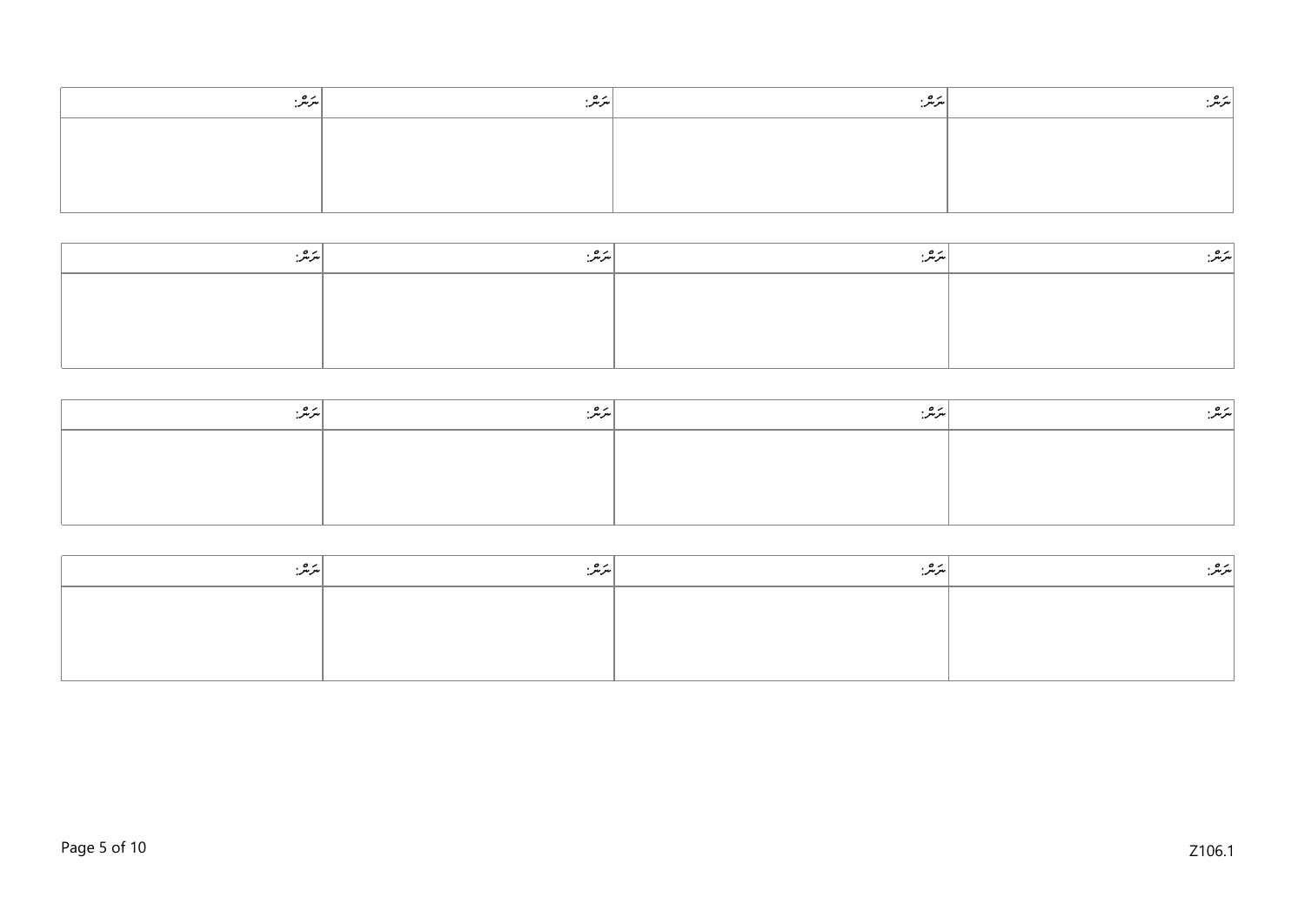| ير هو . | $\overline{\phantom{a}}$ | يرمر | اير هنه. |
|---------|--------------------------|------|----------|
|         |                          |      |          |
|         |                          |      |          |
|         |                          |      |          |

| ئىرتىر: | $\sim$<br>ا سرسر . | يئرمثر | o . |
|---------|--------------------|--------|-----|
|         |                    |        |     |
|         |                    |        |     |
|         |                    |        |     |

| نتزيتر به | 。 | 。<br>سرسر. | o <i>~</i> |
|-----------|---|------------|------------|
|           |   |            |            |
|           |   |            |            |
|           |   |            |            |

|  | . ه |
|--|-----|
|  |     |
|  |     |
|  |     |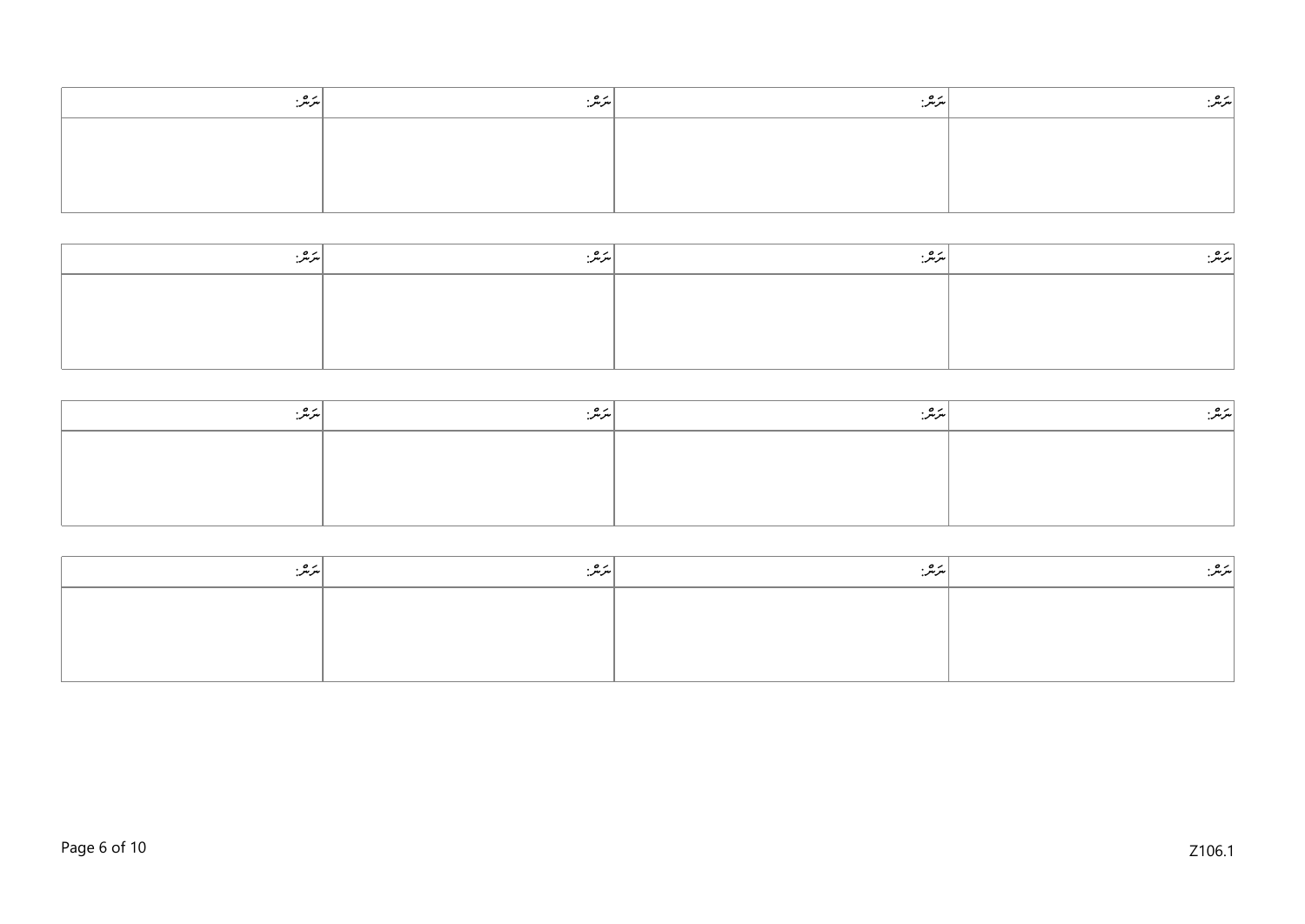| ير هو . | $\overline{\phantom{a}}$ | يرمر | اير هنه. |
|---------|--------------------------|------|----------|
|         |                          |      |          |
|         |                          |      |          |
|         |                          |      |          |

| ئىرتىر: | $\sim$<br>ا سرسر . | يئرمثر | o . |
|---------|--------------------|--------|-----|
|         |                    |        |     |
|         |                    |        |     |
|         |                    |        |     |

| الترنثر: | ' مرتكز: | الترنثر: | .,<br>سرس. |
|----------|----------|----------|------------|
|          |          |          |            |
|          |          |          |            |
|          |          |          |            |

|  | . ه |
|--|-----|
|  |     |
|  |     |
|  |     |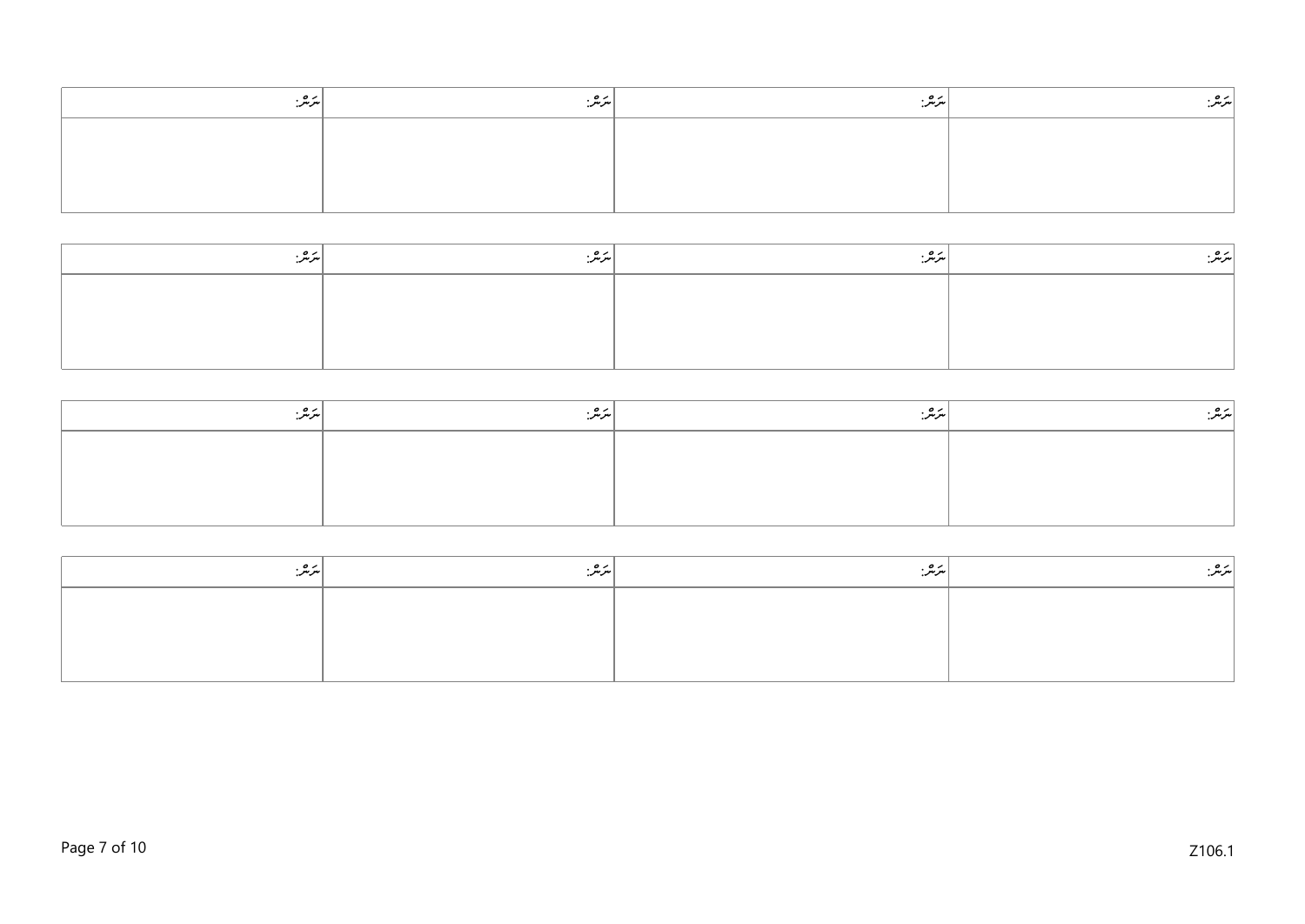| $\cdot$ | 。 | $\frac{\circ}{\cdot}$ | $\sim$<br>سرسر |
|---------|---|-----------------------|----------------|
|         |   |                       |                |
|         |   |                       |                |
|         |   |                       |                |

| يريثن | ' سرسر . |  |
|-------|----------|--|
|       |          |  |
|       |          |  |
|       |          |  |

| بر ه | 。 | $\sim$<br>َ سومس. |  |
|------|---|-------------------|--|
|      |   |                   |  |
|      |   |                   |  |
|      |   |                   |  |

| 。<br>. س | ىرىىر |  |
|----------|-------|--|
|          |       |  |
|          |       |  |
|          |       |  |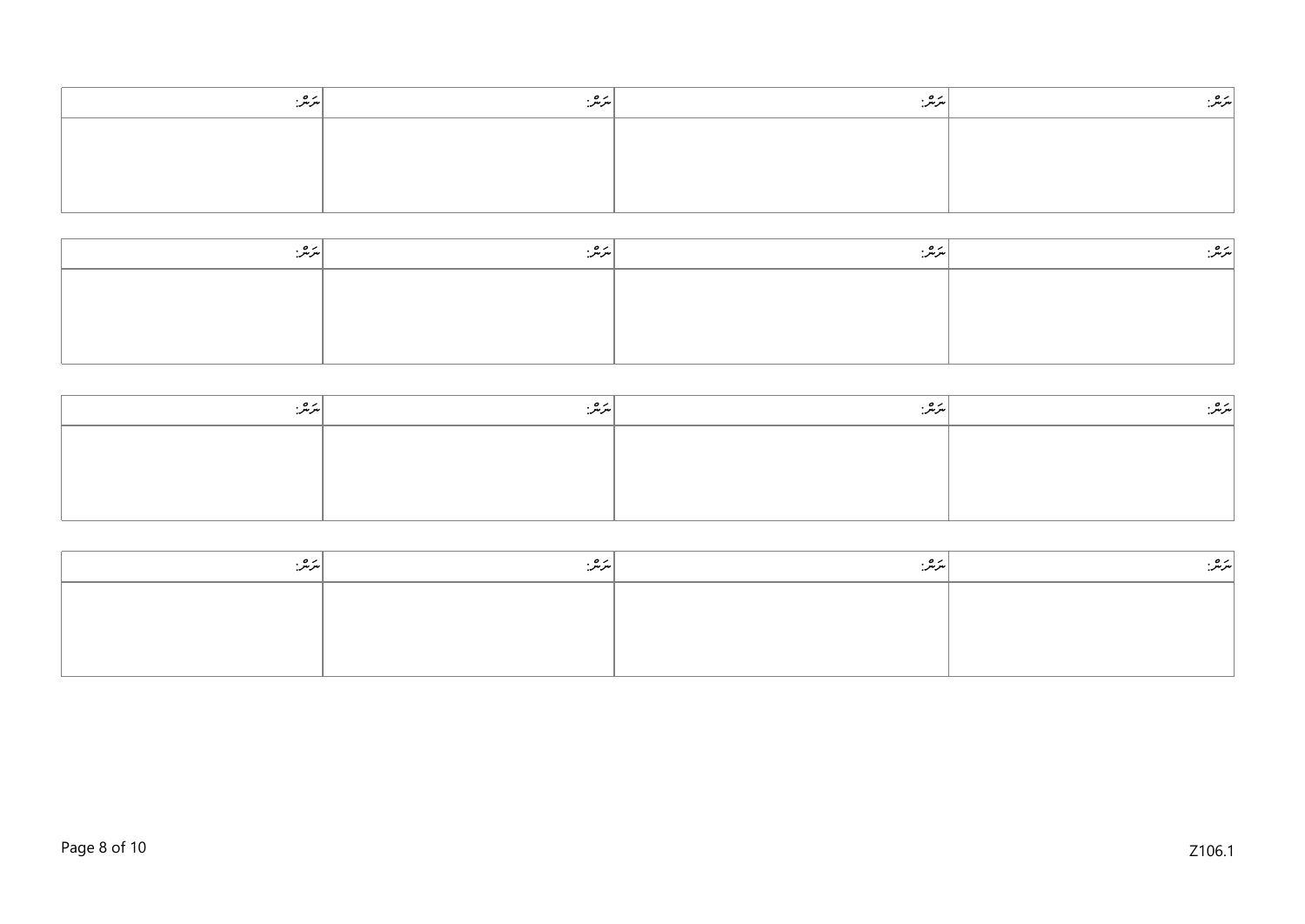| ير هو . | $\overline{\phantom{a}}$ | يرمر | اير هنه. |
|---------|--------------------------|------|----------|
|         |                          |      |          |
|         |                          |      |          |
|         |                          |      |          |

| ئىرتىر: | $\sim$<br>ا سرسر . | يئرمثر | o . |
|---------|--------------------|--------|-----|
|         |                    |        |     |
|         |                    |        |     |
|         |                    |        |     |

| كترنثر: | 。 | 。<br>سرسر. | o <i>~</i> |
|---------|---|------------|------------|
|         |   |            |            |
|         |   |            |            |
|         |   |            |            |

|  | . ه |
|--|-----|
|  |     |
|  |     |
|  |     |